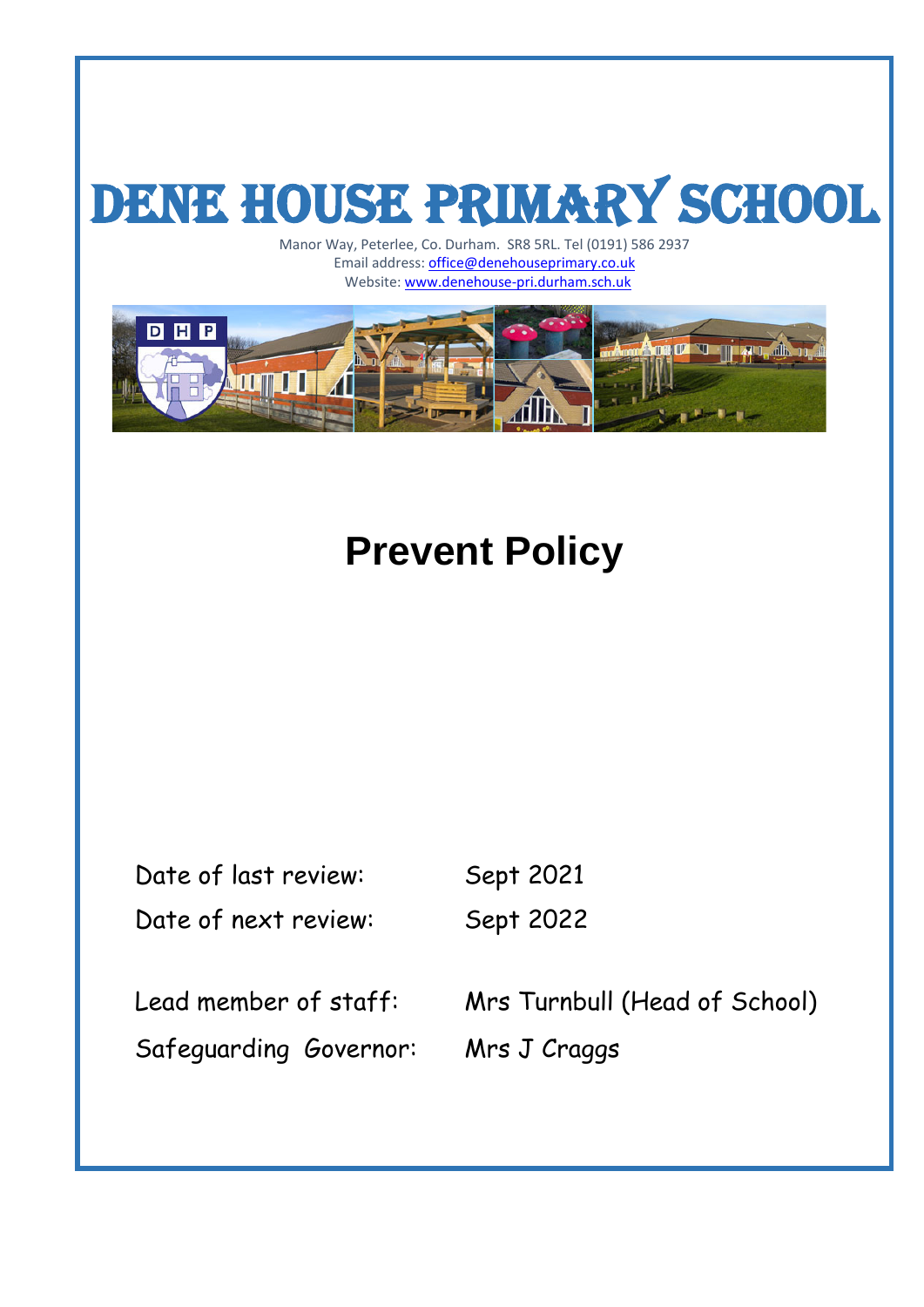# **Prevent Policy: Protecting Children from Extremism and Radicalisation**

Schools have a vital role to play in protecting pupils from the risks of extremism and radicalisation, a role which is underpinned by the Counter- Terrorism and Security Act 2015 "to have due regard to the need to prevent people from being drawn into terrorism."

The Government's Prevent Strategy has raised awareness of the specific need to safeguard children, young people and families from violent extremism and terrorism. There have been nationally situations in which extremist groups have attempted to radicalise vulnerable children and young people to hold extreme views including views justifying political, religious, sexist or racist violence, or to steer them into a rigid and narrow ideology that is intolerant of diversity and leaves them vulnerable to future radicalisation. Dene House Primary School is fully committed to safeguarding and promoting the welfare of all its pupils. As a school we recognise that safeguarding against radicalisation is no different from safeguarding against any other vulnerability.

All staff are expected to uphold and promote the fundamental principles of British values, including *democracy*, *the rule of law*, *individual liberty* and *mutual respect*, and *tolerance* of those with different faiths and beliefs.

Dene House Primary School values freedom of speech and the expression of beliefs/ideology as fundamental rights underpinning our society's values. Both pupils and teachers have the right to speak freely and voice their opinions. However, freedom comes with responsibility and free speech that is designed to manipulate the vulnerable or that leads to violence and harm of others goes against the moral principles in which freedom of speech is valued. Free speech is not an unqualified privilege; it is subject to laws and policies governing equality, human rights, community safety and community cohesion.

The current threat from terrorism in the United Kingdom may include the exploitation of vulnerable people, to involve them in terrorism or in activity in support of terrorism. The normalisation of extreme views may also make children and young people vulnerable to future manipulation and exploitation. Dene House Primary School is clear that this exploitation and radicalisation should be viewed as a safeguarding concern.

Dene House Primary School seeks to protect children and young people against the messages of all violent extremism including, but not restricted to, those linked to Islamist ideology, or to Far Right/Neo Nazi/White Supremacist ideology, Irish Nationalist and Loyalist paramilitary groups, and extremist Animal Rights movements.

#### **Links to other policies**

Policy Statement links to the following policies:

- Child Protection and Safeguarding
- Equality and Discrimination Policy
- Anti-Bullying Policy
- Behaviour Policy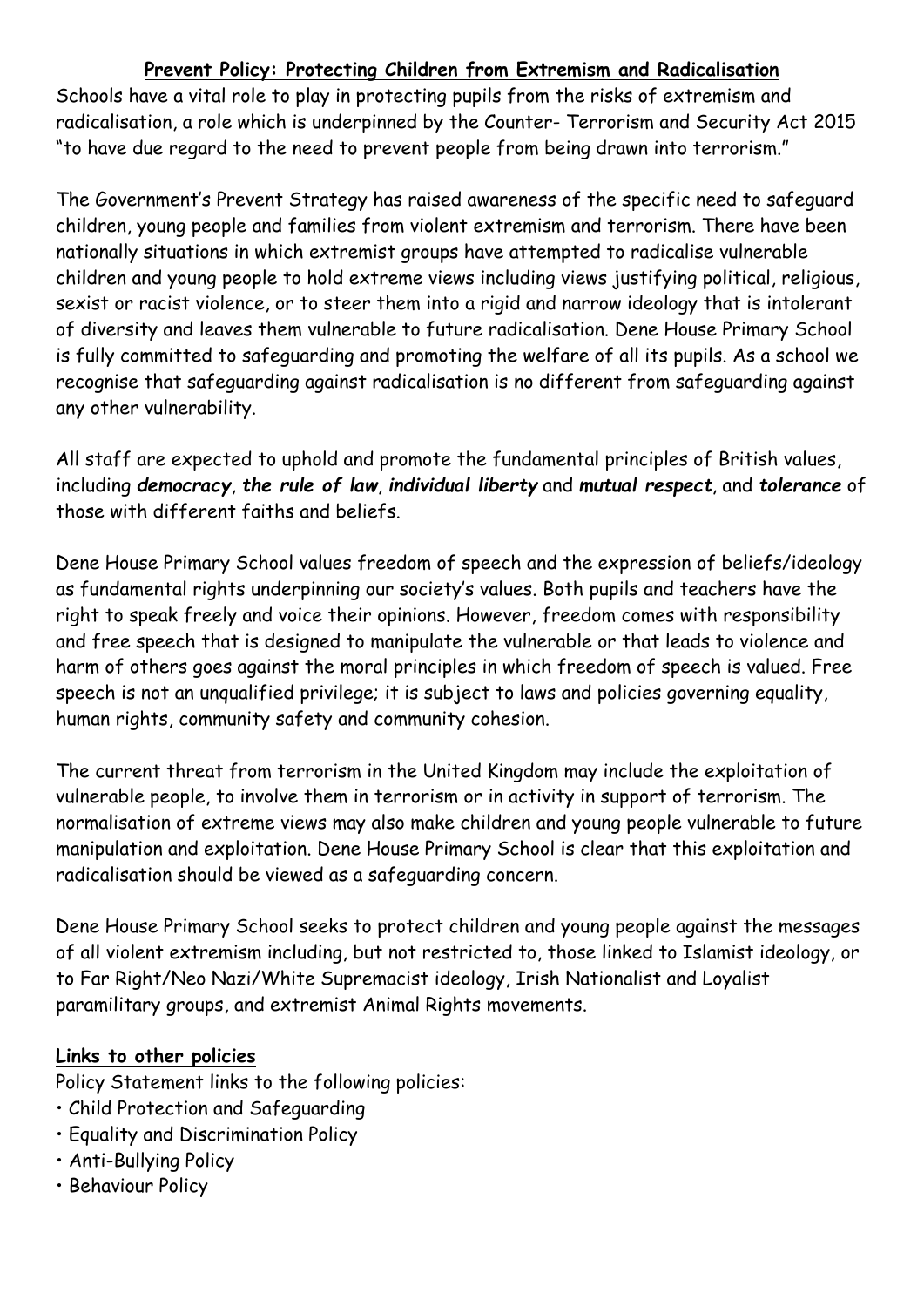# **Aims and Principles**

To ensure staff are aware of the Prevent Strategy and able to protect children and young people who are vulnerable or at risk of being radicalised by working alongside other professional bodies and agencies to ensure that our pupils are safe from harm.

# **The principle objectives are that:**

- All governors, teachers, teaching assistants and non-teaching staff will have an understanding of what radicalisation and extremism are and why we need to be vigilant in school.
- Know what the school policy is on safeguarding from radicalisation and extremism and will follow the policy when issues arise.
- All parents and pupils will know that the school has policies in place to keep pupils safe from harm and that the school regularly reviews its systems to ensure they are appropriate and effective.

# **Definitions**

**Radicalisation** - refers to the process by which a person comes to support terrorism and extremism leading to terrorism (Appendix 1).

**Extremism** - is defined by Government in the prevent strategy as: Vocal or active opposition to fundamental British values, including democracy, the rule of law, individual liberty and mutual respect and tolerance of different faiths and beliefs. Also include in the definition of extremism calls for the death of members of our armed forces (Appendix 1).

#### **Procedures for referrals**

Keeping children / young people safe from these risks is a safeguarding matter and should be approached in the same way as safeguarding children from other risks. Although serious incidents involving radicalisation have not occurred at Dene House Primary School it is important for us to be vigilant and remain informed about the issues which affect risks to the school. Staff are reminded to suspend professional disbelief that instances of radicalisation 'could not happen here'.

When any member of staff has concerns that a pupil may be at risk of radicalisation or involvement in terrorism, they should speak with the school's Single Point of Contact (SPOC) for safeguarding pupils from radicalisation and involvement in terrorism. This will normally be the Designated Safeguarding Lead who will have responsibility for assessing whether the pupil may be at risk of radicalisation, and where relevant, for referring the child to the Local Authority Channel Assessment and Support Panel (Appendix 2).

The single point of contact for Dene House Primary School is *Mrs D Turnbull.* The Governor responsible for Safeguarding is *Mrs J Craggs*.

The Prevent Team HQ special branch@durham.pnn.police.uk DCC Community Safety *03000 265436/435* Community.safety@durham.gov.uk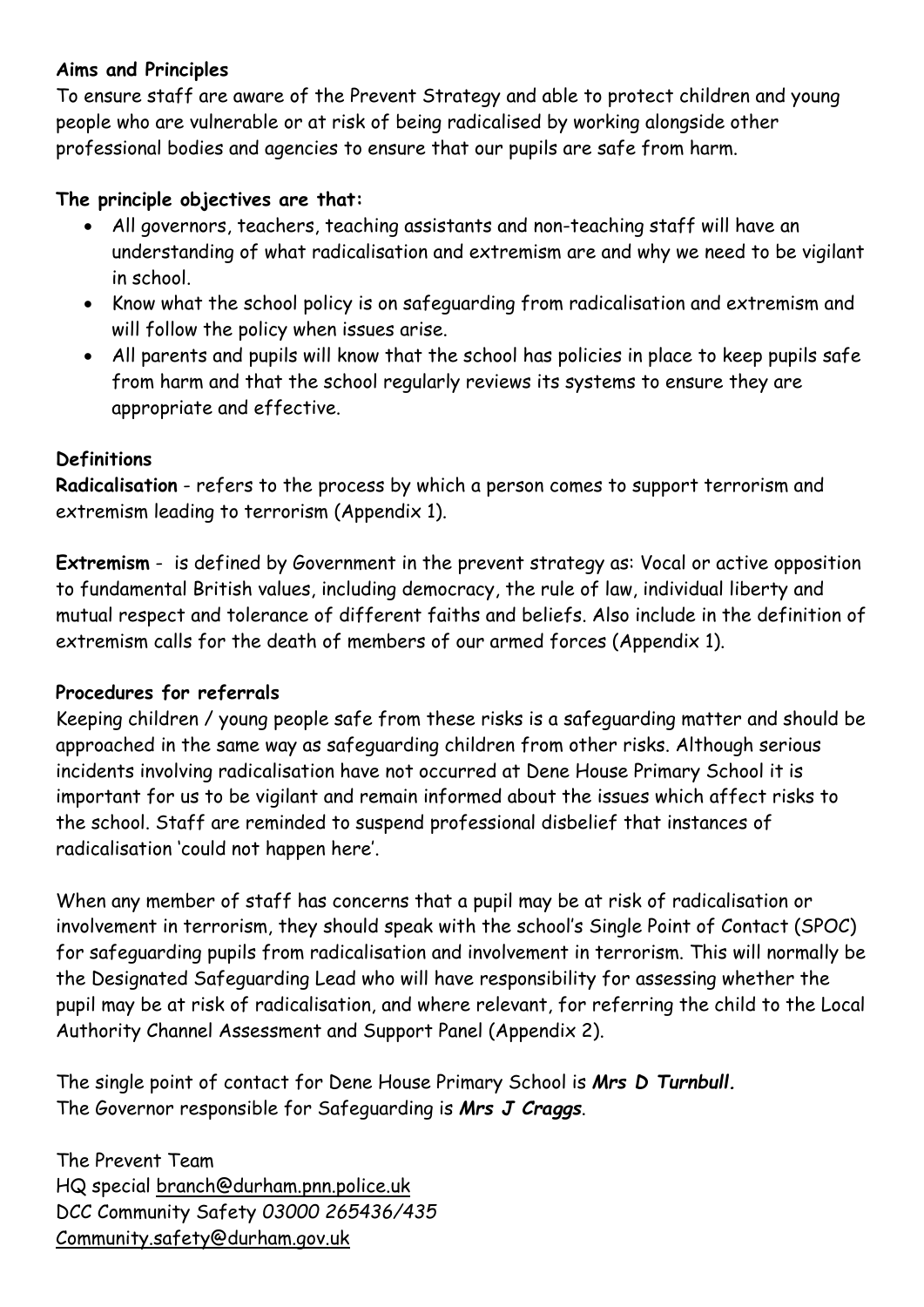*Durham Constabulary Prevent Team*: [https://www.durham.police.uk/Information-and](https://www.durham.police.uk/Information-and-advice/counter-terrorism/Pages/Prevent.aspx)[advice/counter-terrorism/Pages/Prevent.aspx](https://www.durham.police.uk/Information-and-advice/counter-terrorism/Pages/Prevent.aspx)

#### **Risk reduction**

The school Management Team, Board of Governors and the Designated Safeguarding Lead will assess the level of risk within the school and put actions in place to reduce any identified risks. Children and young people are regularly taught about how to stay safe when using the internet and are encouraged to recognise that people are not always who they say they are online. They are taught to seek adult help if they are upset or concerned about anything they read or see on the internet.

#### **The Role of the Curriculum**

Our curriculum promotes respect, tolerance and diversity. Children are encouraged to share their views and recognise that they are entitled to have their own different beliefs which should not be used to influence others. Our PSHE (Personal, Social and Health Education), Citizenship and SMSC (Spiritual, Moral, Social and Cultural) provision is embedded across the curriculum and underpins the ethos of the school. Children are regularly taught about how to stay safe when using the internet and are encouraged to recognise that people are not always who they say they are online. They are taught to seek adult help if they are upset or concerned about anything they read or see on the internet.

# **Staff Training**

The school will ensure that staff have 'due regard to the need to prevent people from being drawn into terrorism'. They are aware of the threats, risks and vulnerabilities that are linked to radicalisation and they understand the signs that someone may be vulnerable to radicalisation. Training may be undertaken via a briefing, e-learning or a face to face workshop to raise awareness of Prevent.

#### **Policy Review**

This policy statement will be reviewed annually as part of the overall Child Protection and Safeguarding policy review.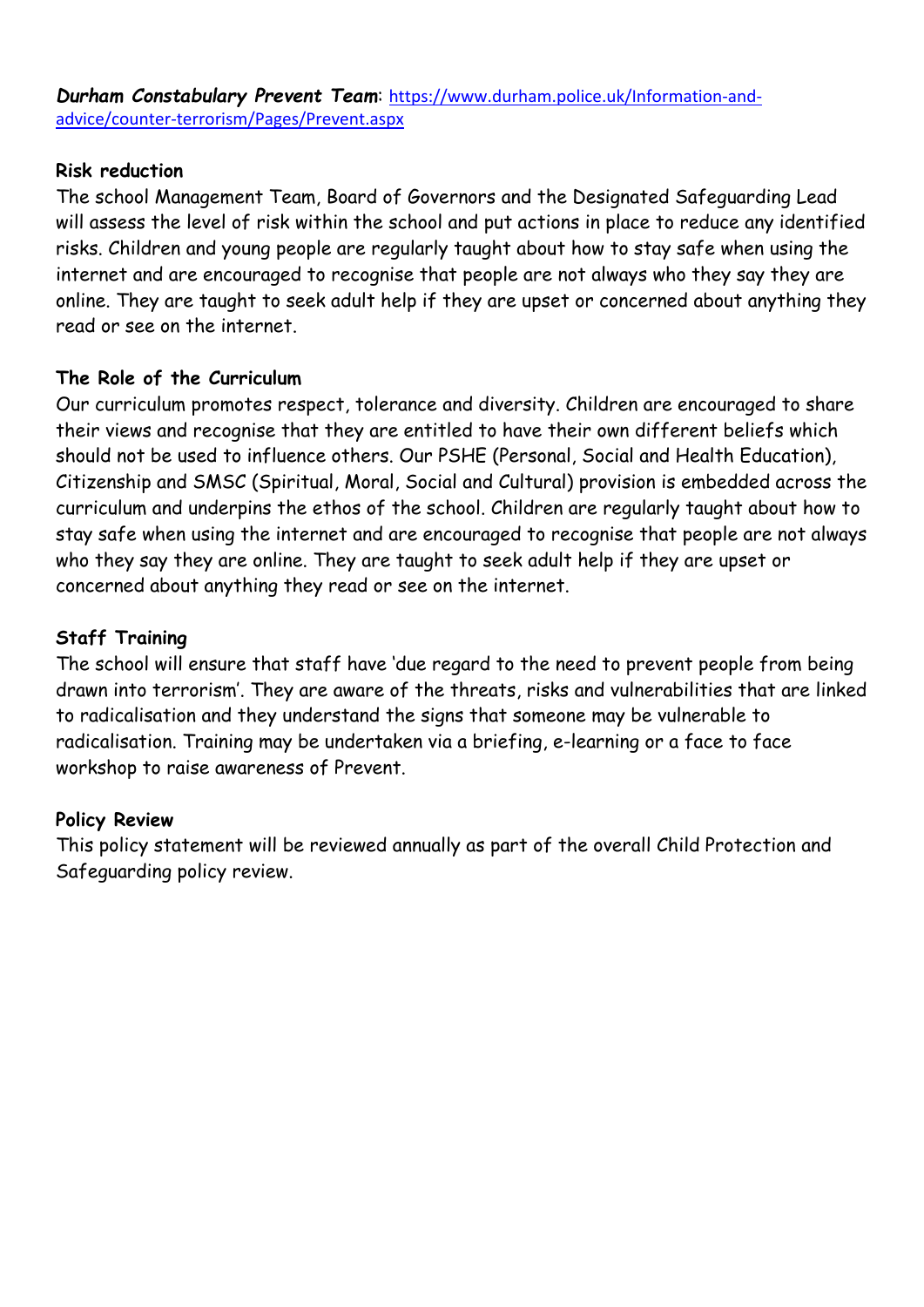# **Appendix 1**

# **Indicators of Vulnerability to Radicalisation**

1. Radicalisation refers to the process by which a person comes to support terrorism and forms of extremism leading to terrorism.

2. Extremism is defined by the Government in the Prevent Strategy as: Vocal or active opposition to fundamental British values, including democracy, the rule of law, individual liberty and mutual respect and tolerance of different faiths and beliefs. We also include in our definition of extremism calls for the death of members of our armed forces, whether in this country or overseas.

3. Extremism is defined by the Crown Prosecution Service as:

The demonstration of unacceptable behaviour by using any means or medium to express views which:

- o Encourage, justify or glorify terrorist violence in furtherance of particular beliefs;
- o Seek to provoke others to terrorist acts;
- o Encourage other serious criminal activity or seek to provoke others to serious
- o criminal acts; or
- o Foster hatred which might lead to inter-community violence in the UK.

4. There is no such thing as a "typical extremist": those who become involved in extremist actions come from a range of backgrounds and experiences, and most individuals, even those who hold radical views, do not become involved in violent extremist activity.

5. Pupils may become susceptible to radicalisation through a range of social, personal and environmental factors - it is known that violent extremists exploit vulnerabilities in individuals to drive a wedge between them and their families and communities. It is vital that childcare provider staff are able to recognise those vulnerabilities.

# 6. Indicators of vulnerability include:

Identity Crisis – the student / pupil is distanced from their cultural / religious heritageand experiences discomfort about their place in society;

Personal Crisis – the student / pupil may be experiencing family tensions; a sense of isolation; and low self-esteem; they may have dissociated from their existing friendship group and become involved with a new and different group of friends; they may be searching for answers to questions about identity, faith and belonging;

Personal Circumstances – migration; local community tensions; and events affecting the student / pupil's country or region of origin may contribute to a sense of grievance that is triggered by personal experience of racism or discrimination or aspects of Government policy;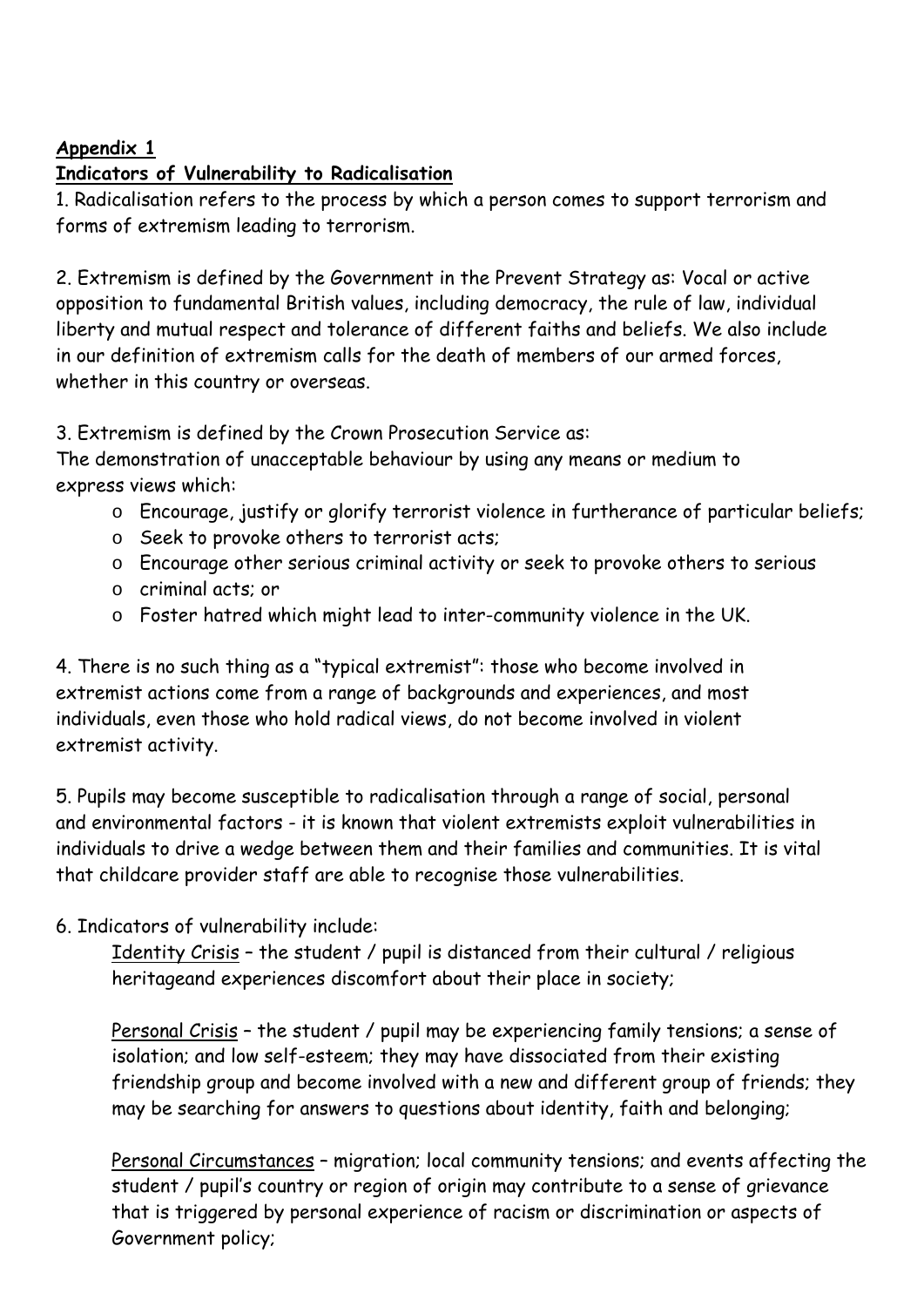Unmet Aspirations – the student / pupil may have perceptions of injustice; a feeling of failure; rejection of civic life;

Experiences of Criminality – including involvement with criminal groups, imprisonment, and poor resettlement / reintegration;

Individual Needs – students / pupils may experience difficulties with social interaction, empathy with others, understanding the consequences of their actions and awareness of the motivations of others. However, this list is not exhaustive, nor does it mean that all young people experiencing the above are at risk of radicalisation for the purposes of violent extremism.

More critical risk factors could include:

- Being in contact with extremist recruiters;
- Accessing violent extremist websites, especially those with a social networking element;
- Possessing or accessing violent extremist literature;
- Using extremist narratives and a global ideology to explain personal
- disadvantage;
- Justifying the use of violence to solve societal issues;
- Joining or seeking to join extremist organisations;
- Significant changes to appearance and / or behaviour; and
- Experiencing a high level of social isolation resulting in issues of identity crisis and / or personal crisis.

#### **Appendix 2 Roles and Responsibilities of the Single Point of Contact (SPOC)**

The SPOC for Dene House Primary School is Mrs D Turnbull, who is responsible for:

- Ensuring that staff of the childcare provider are aware that you are the SPOC in relation to protecting students/pupils from radicalisation and involvement in terrorism;
- Maintaining and applying a good understanding of the relevant guidance in relation to preventing students/pupils from becoming involved in terrorism, and protecting them from radicalisation by those who support terrorism or forms of extremism which lead to
- terrorism;
- Raising awareness about the role and responsibilities of Dene House Primary School in relation to protecting students/pupils from radicalisation and involvement in terrorism;
- Raising awareness within the childcare provider about the safeguarding processes relating to protecting students/pupils from radicalisation and involvement in terrorism;